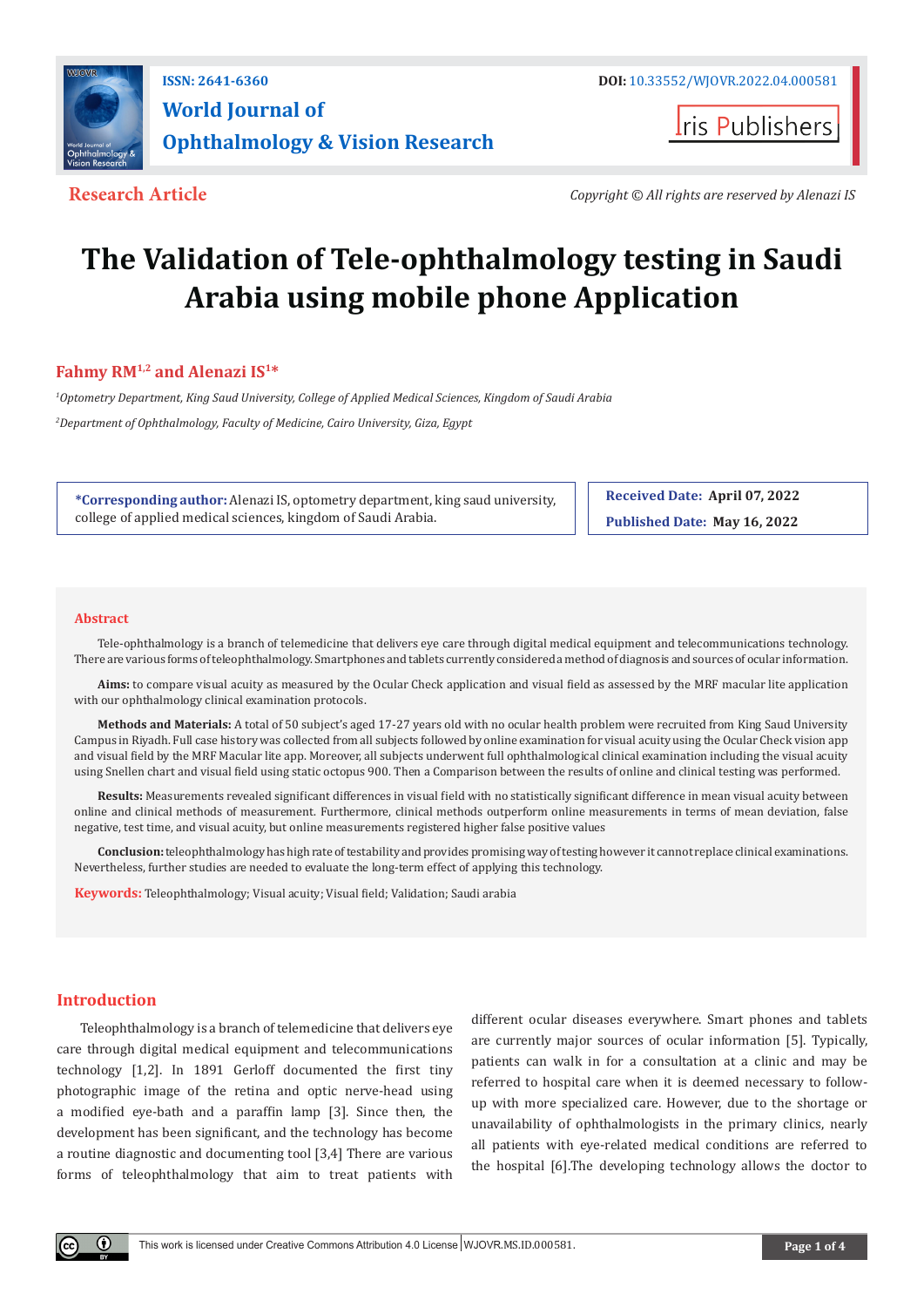consult the patient remotely to reduce unnecessary referrals and travel cost [7,8] Furthermore , teleophthalmology permits access to eye specialists for patients in remote areas, for ophthalmic disease screening, diagnosis, and monitoring; as well as distant learning [9]. It is gaining importance as an effective eye care method; also it has progressed from a research method to a clinical tool [10].

Telemedicine and teleophthalmology have been in existence for many years but have recently grown and gained more importance in the present scenario of pandemic COVID-19 [11,12]. The attitude and perception of the doctors and patients have been changing gradually. In the present situation, teleophthalmology allow patients to seek consultation while protecting them from infection [13,14]. There are many barriers faced the patients and doctors that have restricted the use of this technology in the past. However, with a systematic approach to find the best suited technology, these barriers can be overcome and use of friendly platforms can be created. Furthermore, there is increased demand of teleconsultation during this pandemic [15,16].

#### **Subjects and Methods**

An observational prospective cohort study included 50 subjects aged between 17-27 years, best visual acuity (VA)  $\geq 6/12$  with no chronic ocular diseases and no prior ocular surgery. Subjects were recruited from King Saud University, Riyadh city, KSA in the period from June to November 2021. This study was approved by the ethics committee of deanship of scientific research at King Saud University. The protocol of the study was explained to each participant at the time of recruitment and informed consent was obtained according to the Declaration of Helsinki. The examination is categorized into an online examination and clinical examination. Both test the VA and visual field (VF), in addition to collecting the case history.

#### **Online examination**

**Visual acuity test:** The application used for measuring VA is Ocular Check: Acuity Exam. - The Assessment test is done monoculary and in a well-lit room. The test can be done with and without glasses or contact lenses, and then the instructions are shown at screen. Subjects choose the type of optptypes which is Snellen chart and the number of attempts is chosen. - The screen was placed 10 feet from the subject. Then the subject read the letters; results were recorded by tapping in all correct option or the number of incorrect readings if otherwise. Finally, the screen shows the result and was sent to the doctor.

**Visual field test:** The test uses MRF Macular Lite application. The participants begin by singing up and applying their name and age using their email. The test is done monocular with correction. The device is placed at 33cm (13 inch). There are Three types of tests to perform: First VA test, The participant touches the shape that match the shape in center of screen, there are different targets with varying contrast. Second Amsler grid, while the participants

focus on center, unclear or distortion on grid lines are marked. Third static automated perimetry, a dot of flashes of varying size and brightness are projected within the screen. The participant is instructed to look at the center of the screen and tap the screen whenever a light is seen in peripheral vision. After the three tests are completed, the participants touch the screen to view the result. The result can be saved, shared, printed and analyzed.

#### **Clinical examination**

**Visual acuity test:** The test start with visual acuity. Mainly using the E chart. The test performed in good naturally illuminated room. The participant placed at a distance of 6 meters from the chart, sitting. One eye was tested at a time while the other eye was occluded. Then the participants were requested to read. After testing without any correction, the participant was tested wearing his correction and result was recorded.

**Visual field test:** Octopus 900 perimeter was used to measure the VF. The patient name, identification number and prescription were entered before starting the test. Each eye was tested separately and took about 10 minutes for a threshold test. The participant was asked to sit comfortably on the perimeter with chin resting firmly on the chin rest and the head placed against the headrest. The pupil must be aligned with the cross displayed on the video monitor. This helps in monitoring the fixation and the position of the rests can be altered to ensure the correct centration. The eye not being examined was occluded and appropriate corrective lens was placed in front of the eye being examined. Participant was fixated at the fixation target (four green light in the center) throughout the test. Straight ahead in the middle. The light stimuli would be projected in central and peripheral bowl. The response button was given to the participant and was told to press it in response to every visible stimulus. All projected stimuli will not be visible, and the stimulus can vary in brightness from very bright to very dim. All visible stimuli however dim should be reported. In case of fatigue the participant can halt the test by pressing the trigger continuously or informing the examiner. The occluded eye is to be kept open under the occluder and blinking should not be inhibited. Result then appear on the screen.

Data were analyzed using Statistical Package for Social Sciences (SPSS) software (version 17; SPSS, Inc., Chicago, IL, USA). Data were tested for normality and paired t test were utilized to compare online and clinical VA and VF parameters. To assess agreement between measures of VA and VF, intraclass correlations with 95% confidence intervals was computed.

#### **Results**

A total of 50 subjects (99 eyes- one eye was excluded as its clinical visual field test time was 45minutes), recruited from ophthalmology clinic of college of applied medical science, after validating the inclusion criteria; The participants' ages ranged between (18 - 24) years old, where about 68.0% of participants aged between (20-22)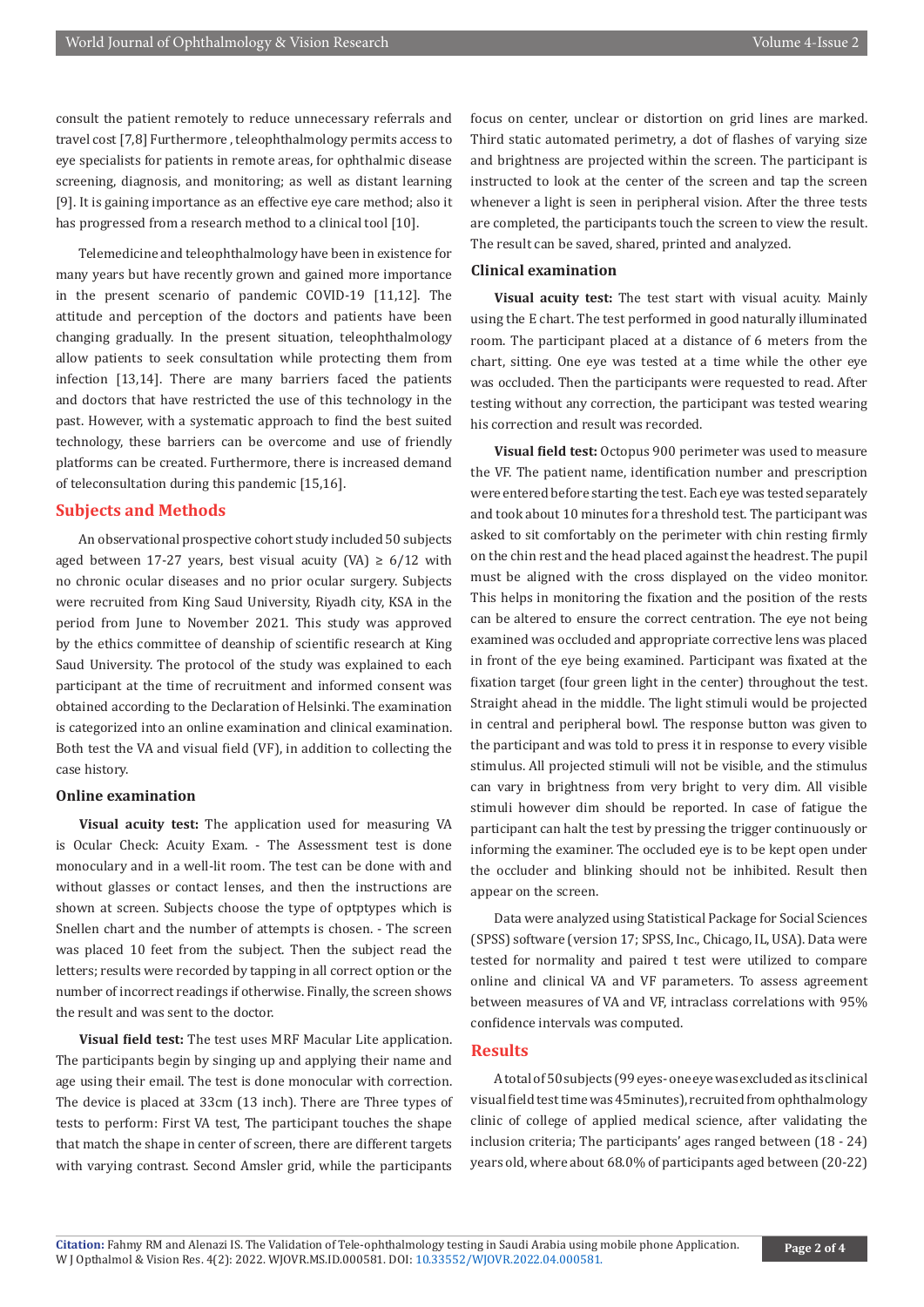years with a mean age of  $20.9\pm1.568$  years, and VA  $\geq 6/12$  at time of data collection. The mean spherical equivalent for participants were 1.846 D whereas the minimum values reported are -6.75 D and maximum values are 3.75 D. The visual acuity measurements as shown in Table 1 were converted to Log MAR unit and showed that the clinical VA mean score is (0.049 D) higher compared to online measurement (0.033 D). Table 2 showed that there was a significant moderate positive correlation found between VA-Online **Table 1:** Descriptive statistics for visual acuity variables (N=99).

and VA-Clinical with r (100) = .475, P<.001. Moreover, significant correlation found in visual field parameters between online and clinical measurements at ( $\alpha$ =.05). With significant weak positive correlation found between FN-Online and FN-Clinical with r (100) = .205, P =.04. On the other hand, according to data analysis results showed that there was no significant correlation found in mean deviation variable between Online and Clinical measurement methods with,  $P = 151 > 05$  (Tables 1 & 2).

**Variable Code Minimum Maximum Mean Std. Deviation** VA-Online (1, 0,033 0.129 ) 0.033 0.129 VA-Clinical (1992) 0 0.7 0.049 0.049 0.122

**Note:** VA: visual acuity. Measurements are in LogMAR unite.

Table 2: Paired T test results for the parameters measured in the study.

| Pairs <sup>a</sup> |             | <b>Mean Difference</b> <sup>b</sup> | <b>Test Statistic (T)</b> | P-value | <b>Pearson's Correlation (r)</b> | P-value  |
|--------------------|-------------|-------------------------------------|---------------------------|---------|----------------------------------|----------|
| VA-Online          | VA-Clinical | $-0.016$                            | $-1.245$                  | .216    | .151                             | .475     |
| MD-Online          | MD-Clinical | $-3.775$                            | $-12.873$                 | < 0.01  | .010                             | $-0.145$ |
| FP-Online          | FP-Clinical | 0.067                               | 4.358                     | < 0.01  | .040                             | .256     |
| FN-Online          | FN-Clinical | $-0.067$                            | $-5.078$                  | < 0.01  | .946                             | .205     |
| TT-Online          | TT-Clinical | -456.838                            | $-14.844$                 | < 0.01  | < 0.01                           | .007     |

Note: a. VA: visual acuity (LogMAR), MD: mean deviation (dB), FP: False positive (%), FN: false negative (%), TT: test time (m). b. Test time converted into seconds for mean scores calculations.

**Table 3:** Descriptive statistics for visual field variables (N=99).

| Variable Code | <b>Minimum</b> | <b>Maximum</b> | Mean              | <b>Std. Deviation</b> |
|---------------|----------------|----------------|-------------------|-----------------------|
| MD-Online     | $-6.70$        | 0.60           | $-0.193$          | 1.208                 |
| MD-Clinical   | $-2.20$        | 10.20          | 3.582             | 2.503                 |
| FP-Online     | 0.00           | 0.63           | 0.106             | 0.152                 |
| FP-Clinical   | 0.00           | 0.50           | 0.039             | 0.082                 |
| FN-Online     | 0.00           | 0.63           | 0.034             | 0.100                 |
| FN-Clinical   | 0.00           | 0.50           | 0.100             | 0.107                 |
| TT-Online     | 1.14m          | 4.44m          | 1.43m             | 0.50 <sub>m</sub>     |
| TT-Clinical   | 5.20m          | 45.47m         | 9.20 <sub>m</sub> | 5.40m                 |

Note: m: minutes, MD: mean deviation (dB), FP: False positive (%), FN: false negative (%), TT: test time (m).

Table 2 summarizes the results of Paired T-test for measurements of interest at ( $\alpha$ =.05), it is clear that there were significant differences in mean scores of mean deviations, false positive, false negative, and test time between online and clinical methods of measurement. There were no significant difference found in visual acuity mean scores between online and clinical methods of measurement at (α=.05) with T (99) = -1.245, P = 216. Furthermore, a significant difference found between MD-Online and MD-Clinical with T  $(99) = -12.873$ , P<.001 and mean difference of -3.775 significant for clinical method at (α=.05). In addition, a significant difference found between FP-Online and FP-Clinical

with T (99) =4.358, P<.001 and mean difference of 0.067 significant for online method at  $(\alpha = .05)$  (Table 2).

The result in Table 3 demonstrates descriptive statistics for the online and clinical visual field variables as It showed the online test time mean scores 1.39m ±0.50m is shorter compared to the clinical test time mean scores with 9.20m ±5.40m. Mean deviation showed that the clinical MD mean score was higher compared to online measurement, where the mean score of MD clinical was 3.582 dB compared to MD online with -0.193dB. It was remarkable to mention that the mean scores for online mean deviation measurements had negative signs. In addition, the online false positive mean score was